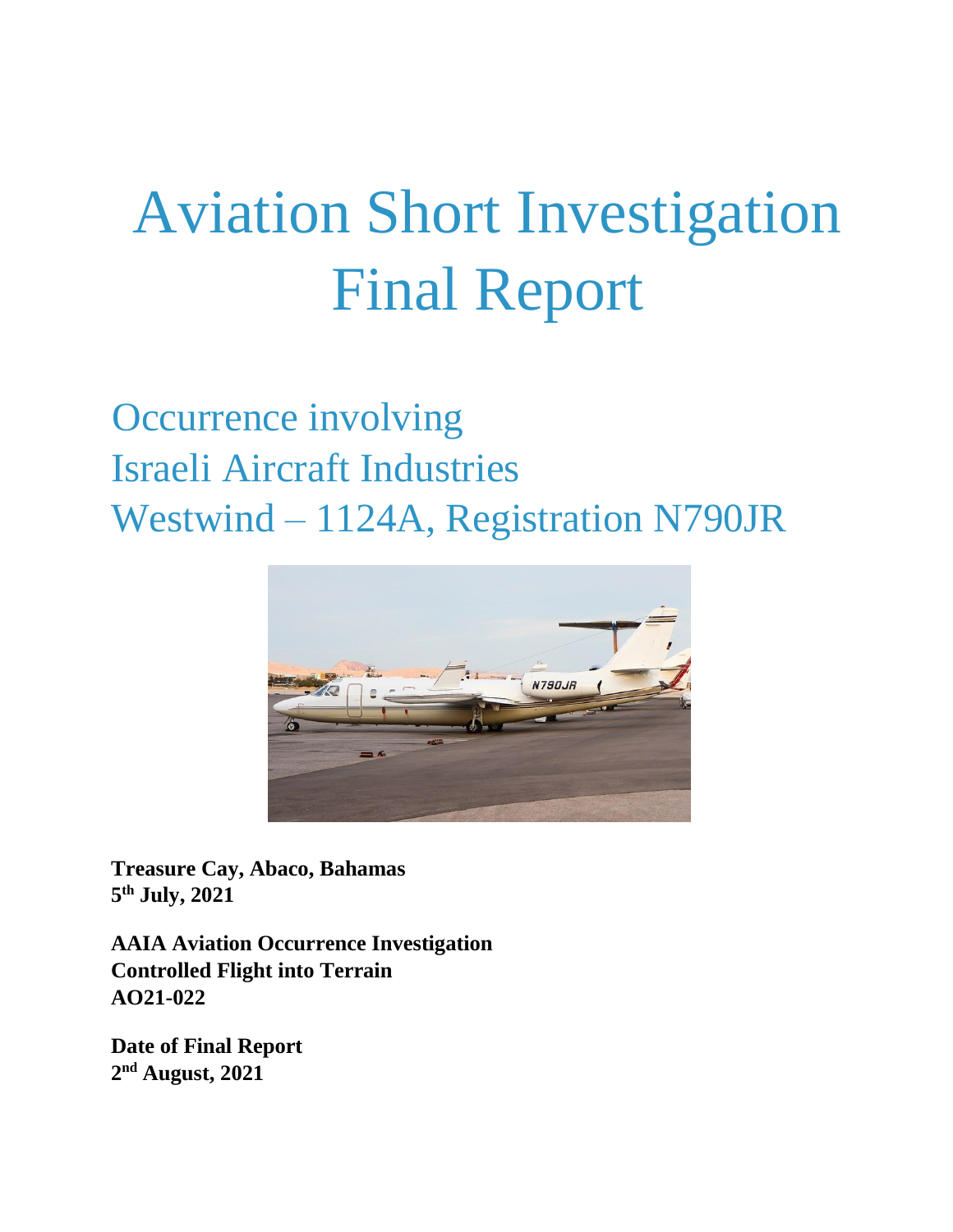

#### **Publishing information**

Aircraft Accident Investigation Authority 2nd Floor, Manx Corporate Center #45 West Bay Street P. O. Box CB-11702 Nassau N. P., Bahamas Tel: 1 (242) 397-5513 or (242) 397-5520 Fax: (242) 327-2192 Email: baaid@bahamas.gov.bs Website: http://www.baaid.org

#### **Ownership of intellectual property rights in this publication**

Unless otherwise noted, copyright (and any other intellectual property rights, if any) in this publication is owned by the Aircraft Accident Investigation Authority of the Commonwealth of the Bahamas, P. O. Box CB-11702, Manx Corporate center, #45 West Bay Street, Nassau, N. P., Bahamas.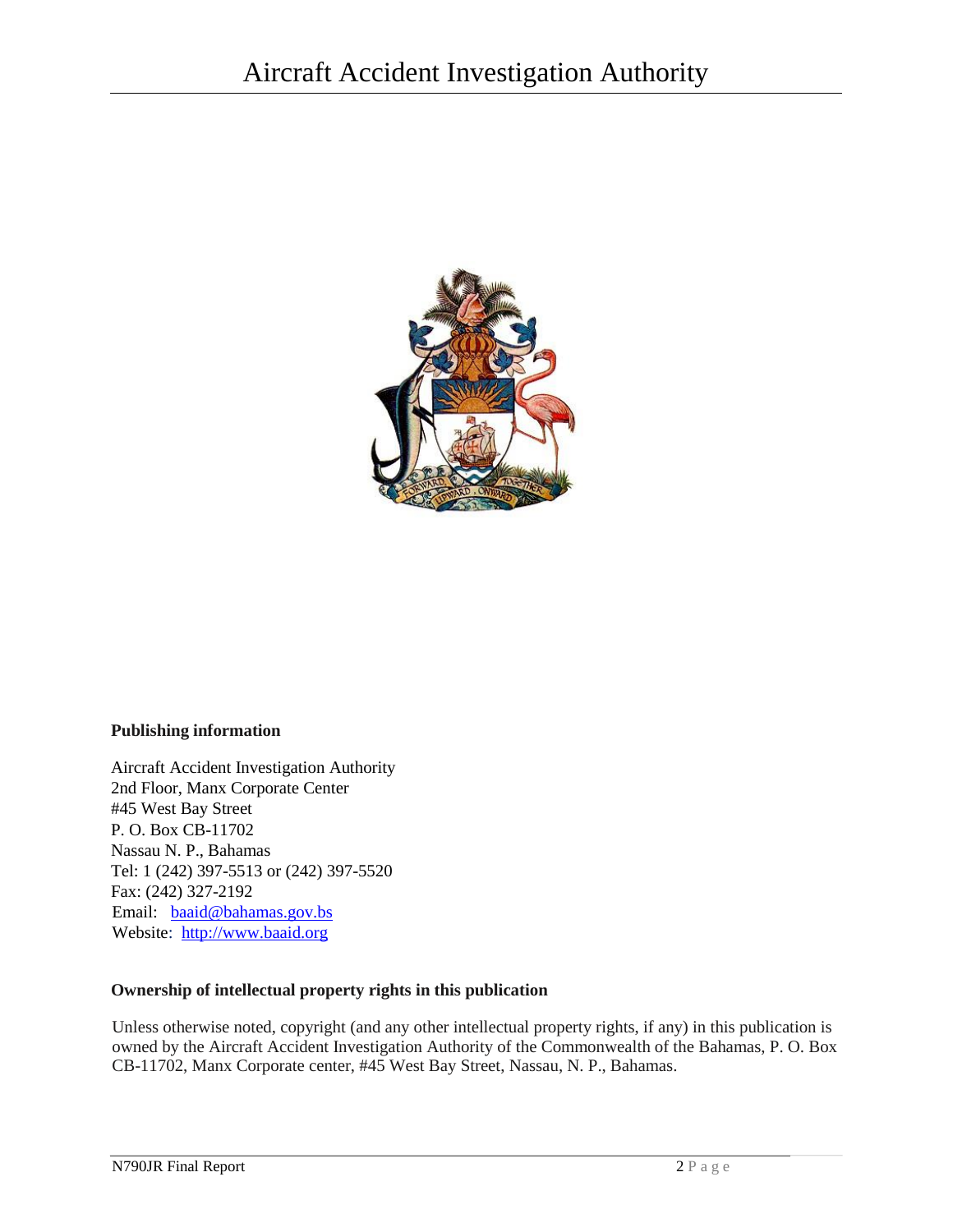### **About the AAIA**

#### **The Aircraft Accident Investigation Authority (AAIA)**

The Aircraft Accident Investigation Authority (AAIA) is the independent accident investigation agency under the Bahamas Ministry of Transport & Local Government (MOT&LG) charged with the responsibility of investigating all aviation accidents and incidents in the Bahamas.

The AAIA's function is to promote and improve safety and public confidence in the aviation industry through excellence in:

- Independent investigation of aviation accidents and other safety occurrences
- Safety data recording, analysis and research
- Fostering safety awareness, knowledge and action.

**The AAIA does not investigate for the purpose of apportioning blame or to provide a means for determining liability.** At the same time, an investigation report must include factual material of sufficient weight to support the analysis and findings. At all times the AAIA endeavors to balance the use of material that could imply adverse comment with the need to properly explain what happened, and why, in a fair and unbiased manner.

The AAIA performs its functions in accordance with the provisions of the Aircraft Accident Investigation Authority Act, 2019 and Regulations, 2021 and the International Civil Aviation Organization (ICAO) Annex 13 and, where applicable, relevant international agreements.

The AAIA is mandated to investigate air transportation accidents and incidents, determine probable cause(s) of such accidents and incidents, issue safety recommendations, study transportation safety issues and evaluate the safety effectiveness of agencies and stakeholders involved in air transportation.

The objective of a safety investigation is to identify and reduce safety-related risk. AAIA investigations determine and communicate the safety factors related to the transport safety matter being investigated. The AAIA makes public its findings and recommendations through accident reports, safety studies, special investigation reports, safety recommendations and safety alerts.

Unless otherwise indicated, recommendations in this report are addressed to the regulatory authorities of the State having responsibility for the matters with which the recommendation is concerned. It is for those authorities to decide what action is taken.

When the AAIA issues a safety recommendation, the person, organization or agency is required to provide a written response without delay. The response shall indicate whether the person, organization or agency accepts the recommendation, any reasons for not accepting part or all of the recommendation(s), and details of any proposed safety action(s) resulting from the recommendation(s) issued.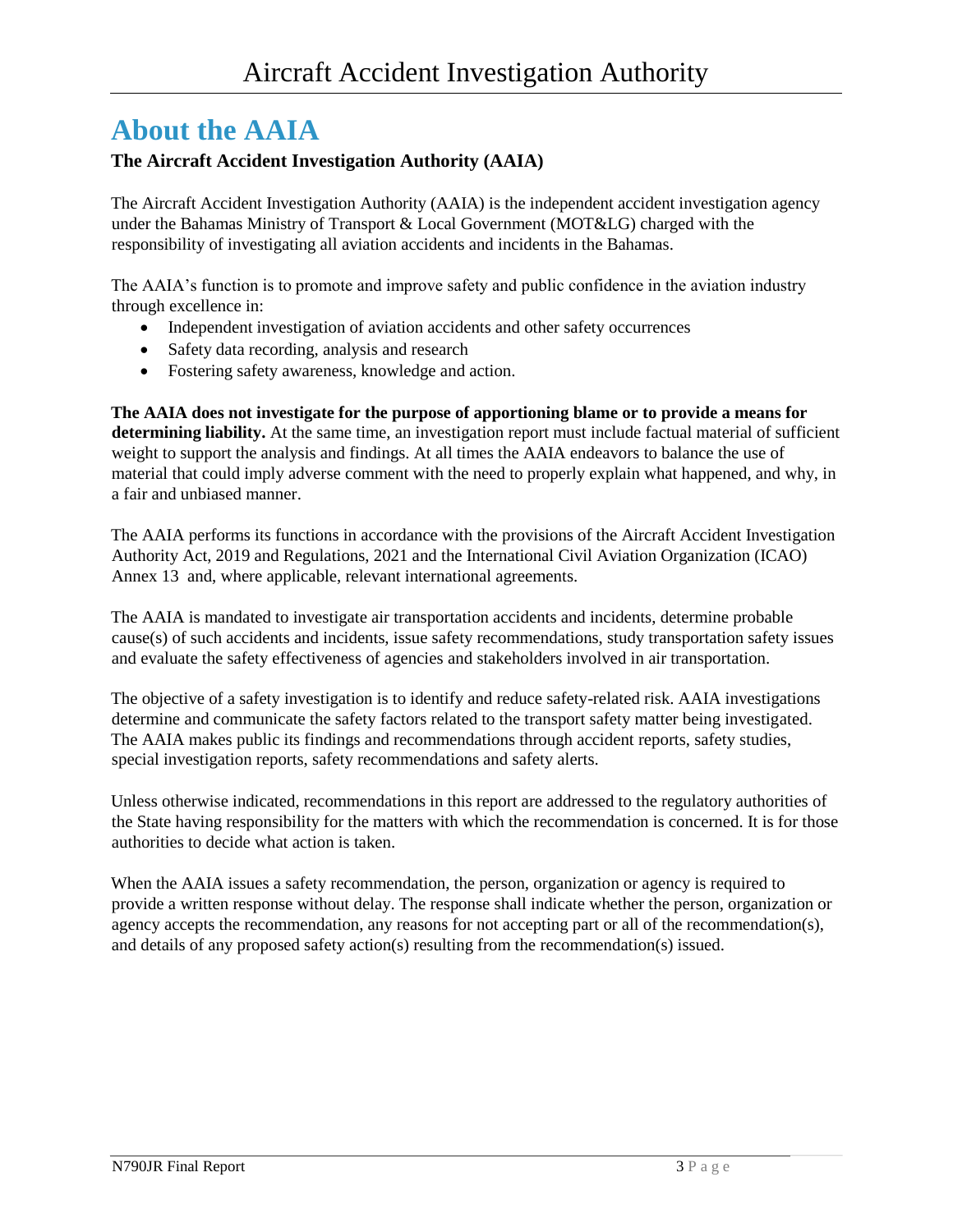### **Title**

| <b>Registered Owner:</b>  | Transenergie Inc.                                             |
|---------------------------|---------------------------------------------------------------|
| Manufacturer:             | Israeli Aircraft Industries                                   |
| <b>Aircraft Type:</b>     | IAI 1124A Westwind                                            |
| <b>Nationality:</b>       | United States of America                                      |
| <b>Registration:</b>      | N790JR                                                        |
| <b>Place of Accident:</b> | Treasure Cay, Abaco, Bahamas                                  |
| <b>Date and Time:</b>     | 5 <sup>th</sup> July 2021, Approximately 3:45pm EDT (1945UTC) |

### **Synopsis**

| <b>Notification:</b>                         | Civil Aviation Authority Bahamas (CAA-B),<br>National Transportation Safety Board USA (NTSB),<br>Federal Aviaiton Administration (FAA),<br>Civil Aviation Authority Israel (CAAI) |
|----------------------------------------------|-----------------------------------------------------------------------------------------------------------------------------------------------------------------------------------|
| <b>Investigating Authority:</b>              | Aircraft Accident Investigation Authority (AAIA),<br>Ministry of Transport & Local Government                                                                                     |
| <b>Investigator in Charge:</b>               | Capt. Delvin R. Major                                                                                                                                                             |
| <b>Accredited</b><br><b>Representatives:</b> | Mr. Robert Gretz (NTSB) USA                                                                                                                                                       |
| <b>Technical Advisors:</b>                   | Capt. Theodore Ferguson, CAA-B<br>Capt. Chavaz Thomas, CAA-B                                                                                                                      |
| <b>Releasing Authority:</b>                  | <b>Aircraft Accident Investigation Authority</b>                                                                                                                                  |
| Date of Final<br><b>Report Publication:</b>  | $2nd$ August, 2021                                                                                                                                                                |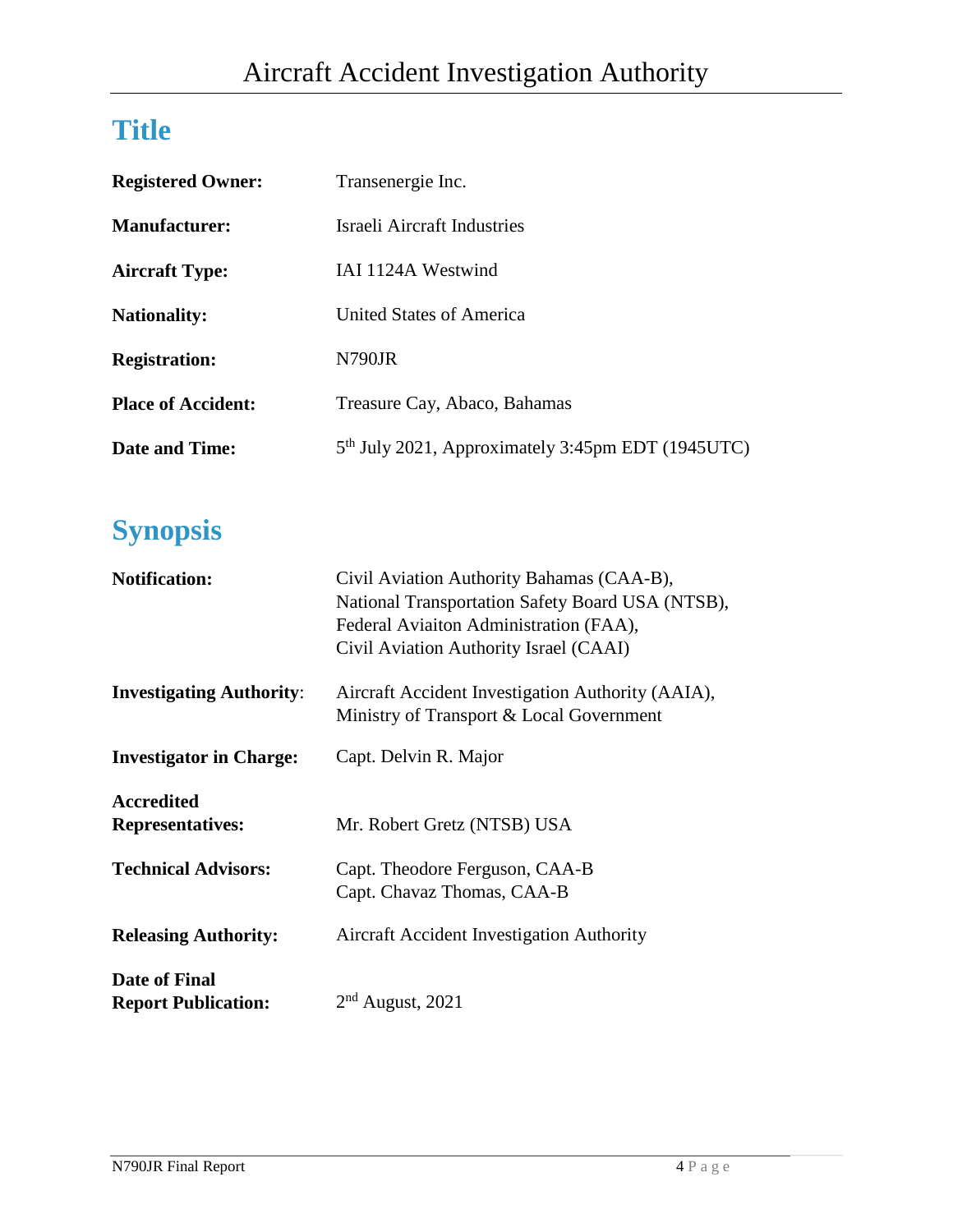### **What Happened?**

On the 5<sup>th</sup> July, 2021 at approximately 3:45PM, EDT (1945UTC), an Israeli Aircraft Industries, (IAI) Westwind 1124A aircraft, United States registration N790JR, crashed a short distance from the end of runway 32 at the Treasure Cay International Airport (MYAT), Treasure Cay, Abaco, Bahamas.

The aircraft plowed through airport lighting equipment at the end of the runway, hitting and breaking several trees along its path. A trail of aviation fuel and pieces of the aircraft and avionics equipment from the flight deck, were left behind before the aircraft finally hit a small mound (hill), spinning, hitting several additional trees, breaking apart and bursting into flames. The aircraft came to rest at coordinates 26°45'21.50"N, 77°24'7.26"W, approximately 2,000 feet (.33 miles) from the end of runway 32.

As this airport did not have a fire truck or crash and rescue personnel stationed on site, assistance with fire services were requested from the town. Two firetrucks from the township responded, however, due to the location of the crash, and no access road available, the trucks were unable to reach the crash site and assist in extinguishing the blaze. The fire continued unimpeded, dampened only by the intermittent downpour of rain, which did not aid in extinguishing the blaze, but rather, only limited the spread of the fire to surrounding bushes. The raging fire totally destroyed the aircraft and much of the control surfaces and components in the direct area of the blaze.

On July 6, a team of investigators from the AAIA and CAA-B were dispatched to the scene. Upon arrival of the investigation team, surrounding brush and trees, as well as some parts and components of the aircraft were still burning. Initial assessments pointed to a possible failure of the aircraft to climb and perform as required.

Runway 14/32 is 7,001 x 150 feet with an asphalt surface and based on the distance the aircraft traveled from the end of the runway to its final resting place, the signature marking on trees and airport lighting fixtures struck by the aircraft, in addition to the ground scars, along with pieces of the aircraft beyond the runway, up to the final resting place of the aircraft, it appears the aircraft was approximately 2 to 5 feet about the surface and not developing any lift or climb performance, while developing full power over the ground, striking trees and brush along its path.

Investigations uncovered the private flight with a crew of two (2), proposed a flight time departure of 2:10PM EDT from the Treasure Cay International Airport (MYAT), with a planned destination of Nassau, Bahamas (MYNN) and an arrival time of 2:33PM EDT, according to flight plan retrieved from Flightaware.com<sup>1</sup>. The flight plan did not specify whether the flight would be operated under Visual Flight Rules (VFR)<sup>2</sup> or Instrument Flight Rules (IFR)<sup>3</sup>.

According to witness statements taken at Treasure Cay, witnesses recalled two pilots entering the ramp after 3 pm. Witnesses also stated that one of the persons onboard advised customs that they will be departing for Marsh Harbor for fuel in the aircraft (N790JR).

l

<sup>&</sup>lt;sup>1</sup> Flightaware.com is a global aviation software and data services company, based in Houston, Texas, United States. The company operates a website and mobile applications which offer free flight tracking of both private and commercial aircraft across the globe.

<sup>&</sup>lt;sup>2</sup> In aviation, visual flight rules (VFR) are a set of regulations under which a pilot operates an aircraft in weather conditions generally clear enough to allow the pilot to see where the aircraft is going.

<sup>&</sup>lt;sup>3</sup> Instrument flight rules (IFR) are a set of regulations that dictate how aircraft are to be operated when the pilot is unable to navigate using visual references under [visual flight rules.](http://aviationknowledge.wikidot.com/aviation:visual-flight-rules)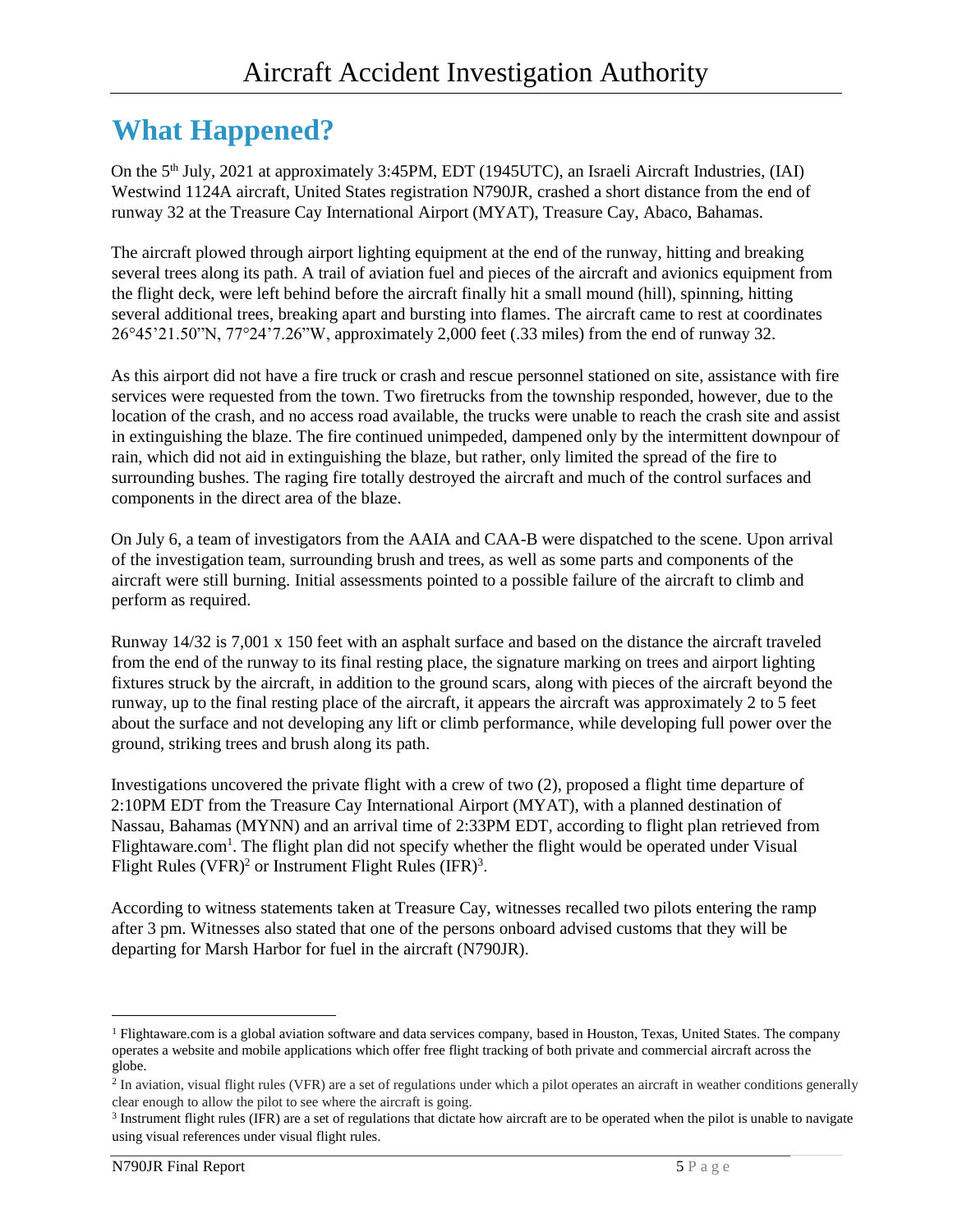A Bahamas Customs Department, Form No. C38 – Transire, which is required to be approved and stamped by Bahamas Customs and carried onboard all aircraft operating within the Bahamas' boundaries, was completed, signed and presented to Customs Officers stationed at the Treasure Cay International Airport by the second-in-command on the aircraft. The approval was time stamped at 1505 local (3:05pm or 1905UTC).

The approved Transire listed Marsh Harbor, Abaco (MYAM) as the final destination. It is uncertain which destination the aircraft would be travelling to, as the destination in the flight plan, differed from the destination approved on the Transire Form C38.

A witness recalled that both pilots were sitting in the aircraft for about 40 mins before starting both engines and proceeding to runway 32 for departure. According to several witnesses, during the departure, there were cloud build-ups but no rain.

Eyewitnesses also stated that at the time of departure, N790JR entered the threshold of runway 32, accelerated down the entire runway, but never become airborne. Damages to the runway edge light and approach lights of runway 14 were noted, confirming eyewitness statements of the aircraft never becoming airborne.

A witness mentioned, "when present at the airport we look to see planes get in the air, noticing this did not happen. I called the baggage handler and we proceed down the runway, we saw white smoke as we continue off in the bush was what appears to be an explosion."

The aircraft landing gear left behind indentation on the surface of the ground about 60-80 feet from the threshold of runway 14. As the wing struck the approach lights, it created a hole in the left-wing, as evidence of fuel burn to the underbrush and fuel trail marks were evident and led to the crash site. Along its flight path, and closer to the mound that was struck, pine trees were dislodged, ground scarring was evident and pieces of aircraft and avionics from the flight deck and other debris were strewn about on the ground, leading up to the final resting place of the aircraft.

The tail of the aircraft which included the elevator, horizontal stabilizer, vertical fin and rudder (which control movements of the aircraft), was detached and lodged in between two pine trees, thereby separating the fuselage of the aircraft from the tail section.

During onsite inspection of the wreckage, there were still smoldering aircraft parts and components which hindered efforts to closely examine all components of the aircraft. A search was made for the Cockpit Voice Recorder and/or Flight Data Recorder (which would have revealed a more accurate account of what transpired) to no avail. All avionics and other components located in the aft section of the aircraft where recorders are housed, were all destroyed by impact and the post-crash fire. Most of the aircraft, with the exception of a few components and control surfaces that were strewn about, out of the direct path of the fire, was destroyed by the post-crash fire.

During documentation of the scene and wreckage, 2 undamaged locking pins, which were later identified as thrust reverser locking pins were discovered amongst the wreckage, out of the direct path of the fire. The locking pins are used as safety features to protect the aircraft against unseen mishaps when parked or not in use, but must be removed before a flight as it can disrupt aircraft systems from functioning at its full capacity. (It could not be determined whether the pins were installed at the time of the crash or whether they were removed prior and thrown from the aircraft when the aircraft broke apart).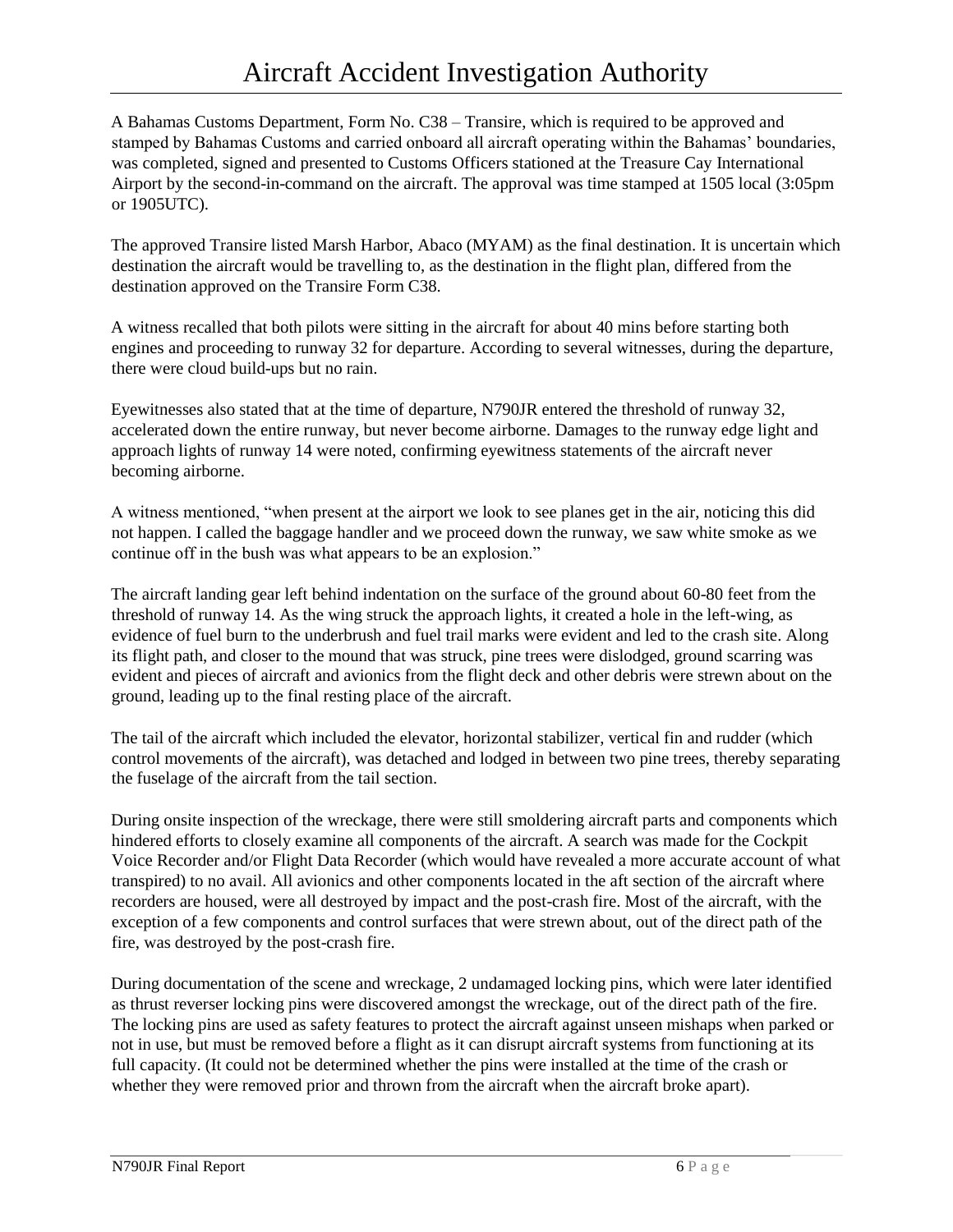The pilot in command that flew the aircraft in to Treasure Cay on July 2, confirmed the pins as the secure pins for the thrust reverser, which he claims he personally inserted, prior to retiring for the day after their flight.

Investigation has uncovered that with this type aircraft, there are several configuration settings that the pilot must physically select and set, in order that the aircraft would climb after takeoff. Based on the fact that the aircraft was not able to climb, those configurations and settings were probably not met.

As a result of the accident crash sequence and post-crash fire, both occupants of the aircraft received fatal injuries.

During the post-crash interview of both pilots that flew the aircraft initially into Treasure Cay, it was revealed that the aircraft was stolen. As a result of the revelation of the aircraft being stolen, the local police was advised. The Safety and Security aspect of the investigation continued under the AAIA, addressing concerns raised prior to involvement of the Royal Bahamas Police Force (RBPF) for their investigation, based on the report of the aircraft being reported stolen.

The AAIA uncovered several serious safety and security concerns as it relates to the Treasure Cay International Airport which have been addressed for required action to both the Civil Aviation Authority Bahamas as well as the Airport Authority Family Island Airport Division.



**Photo 1: N790JR ground scars and post-crash fire at accident site**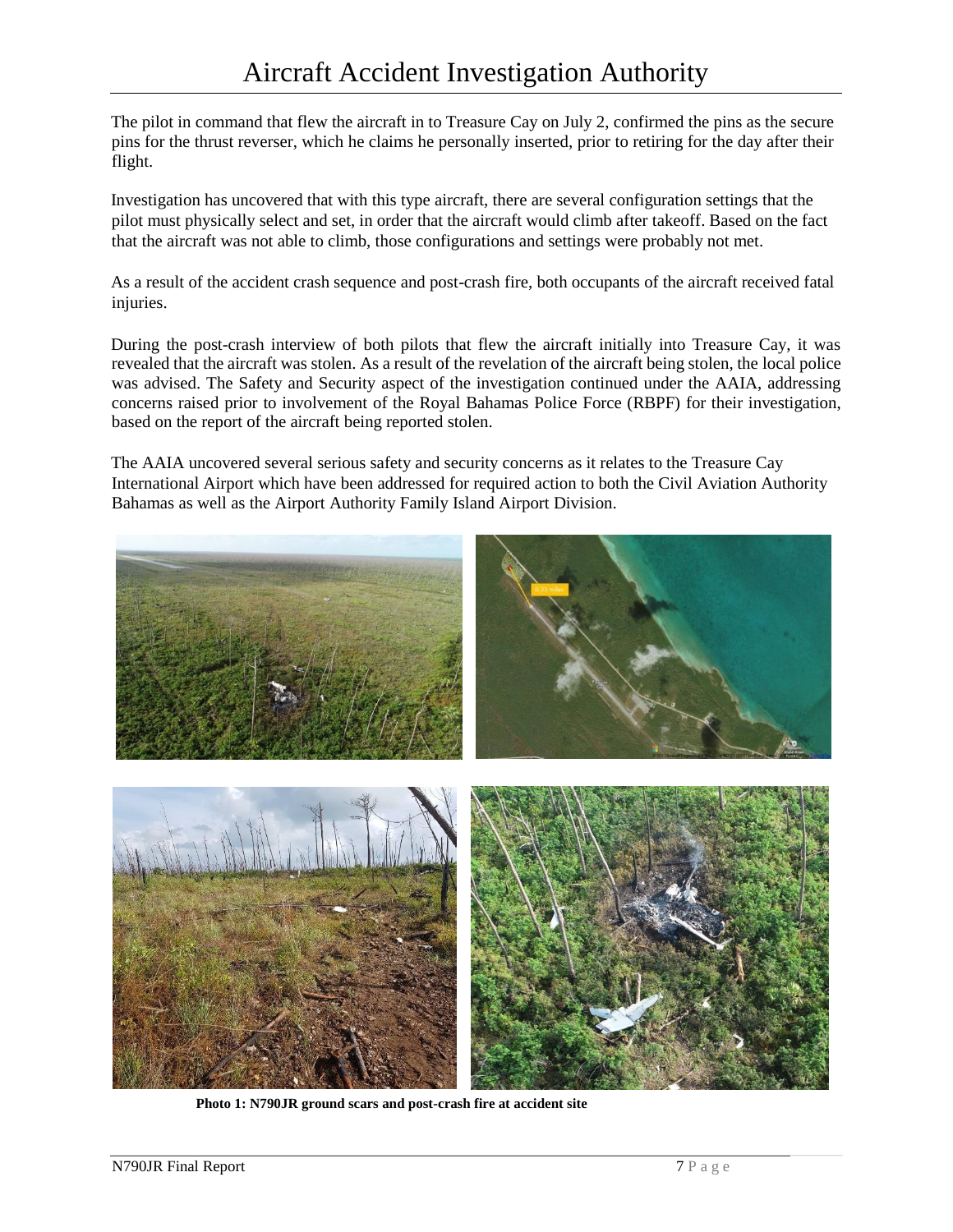### **Weather Information**

At the time of the accident, the weather in the vicinity of the Treasure Cay International Airport was reported by the Bahamas Department of Meteorology as;

Rain bands of Tropical Storm Elsa will periodically affect portions of The Bahamas while a highpressure ridge will maintain moderate to strong winds through the forecast period. Applicable to area under investigation throughout the period from 1800 UTC Monday, 05/JUL/2021 to 0600 UTC Tuesday, 06/JUL/2021.

Special Features: FEW/SCT 015/018 CB/TCU SCT/BKN 018/050 TOP LYRD FL160 BKN 200/240 ISOL TO WDLY SCT SHRA/TSRA LOC IFR CONDS AND MOD TURB PSSBL IN SHRA/TSRA = WND SE AT 15-20KT

Satellite/Radar Imagery: Radar and Satellite Imageries initialized at 18:30 UTC showed high clouds namely cirrus and low-level cumuliform clouds with showers and possible thunderstorms offshore, northnortheast of Treasure Cay.

Surface Winds: Winds were from the south-southeast at a speed of 10 to 15 knots with higher gusts in showers and thunderstorms.

Surface Observations

(METAR) at MYGF (Freeport) and MYNN (Nassau—LPIA): MYGF 051800Z 15011KT 999 FEW018TCU SCT100 BKN250 30/25 A3006 MYGF 051900Z 16013KT 9999 FEW018CB SCT100 BKN250 30/25 A3005 MYNN 081800Z 16012KT 9999 SCT025 31/24 A3014 MYNN 081900Z 15012KT 9999 BKN025 30/25 A3013.

At the time of departure, eyewitnesses reported the conditions at the airport as light drizzle, however, shortly thereafter, the conditions deteriorated with a heavy rain downpour which also hampered rescue operations.



#### 2:05PM 5th July, 2021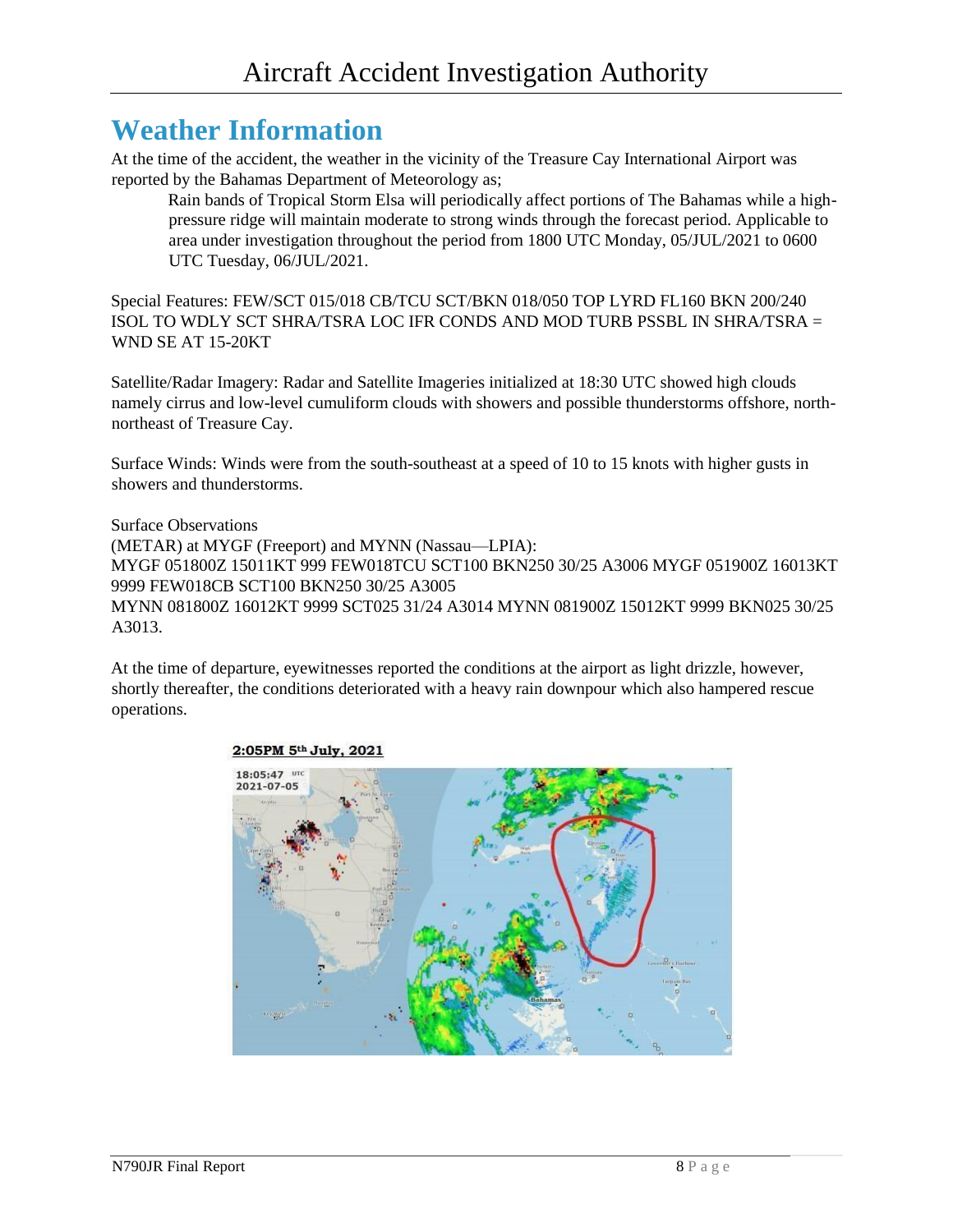### **Aircraft Information**

#### **General information**

The Israel Aircraft Industries (IAI) Westwind 1124A is a medium size twin-engine business jet, certified in the transport category as a two-pilot aircraft. Depending on the installed seating configuration, the aircraft can carry up to 10 passengers. N790JR was configured with eight (8) passenger seats. The cabin could also be configured for executive seating and other specialized roles, such as air ambulance and freight flights. The aircraft was fitted with two Garrett AiResearch TFE-731 turbofan engines.

The cabin was pressurized and the aircraft's maximum operating altitude was 45,000 ft. The Westwind 1124A aircraft was approved (type-certified) by the Israeli Civil Aviation Authority in December 1979 and the US Federal Aviation Administration in April 1980.

The 1124A evolved from a previous series of aircraft, including the 1121 (certified in the US in 1964), the 1123 (certified in Israel and the US in 1971) and the 1124 (certified in Israel and the US in 1976). The certification basis for the 1124A included US Civil Aviation Regulation 4b effective 31 December 1953, as well as some amendments and additions.

The 1124 and 1124A are very similar. Although the engines remained the same, a number of aerodynamic modifications enhanced the 1124A's performance, such as a new leading-edge profile for the wing and the installation of winglets on the wing tip tanks.

When compared to the 1124, the 1124A had an improved specific fuel consumption, higher initial cruise altitude capability and increased range.

The modification to the leading edge of the wing also marginally increased the capacity of the aircraft's main fuel tanks.

N790JR was a Westwind 1124A, manufactured in 1984 (serial number 424) and placed on the US civil aircraft register. At the time of the accident, the accumulated airframe hours and landings was unknown. The aircraft was registered to Transenergie Inc. a Domestic for Profit Corporation in Houston, Texas, USA.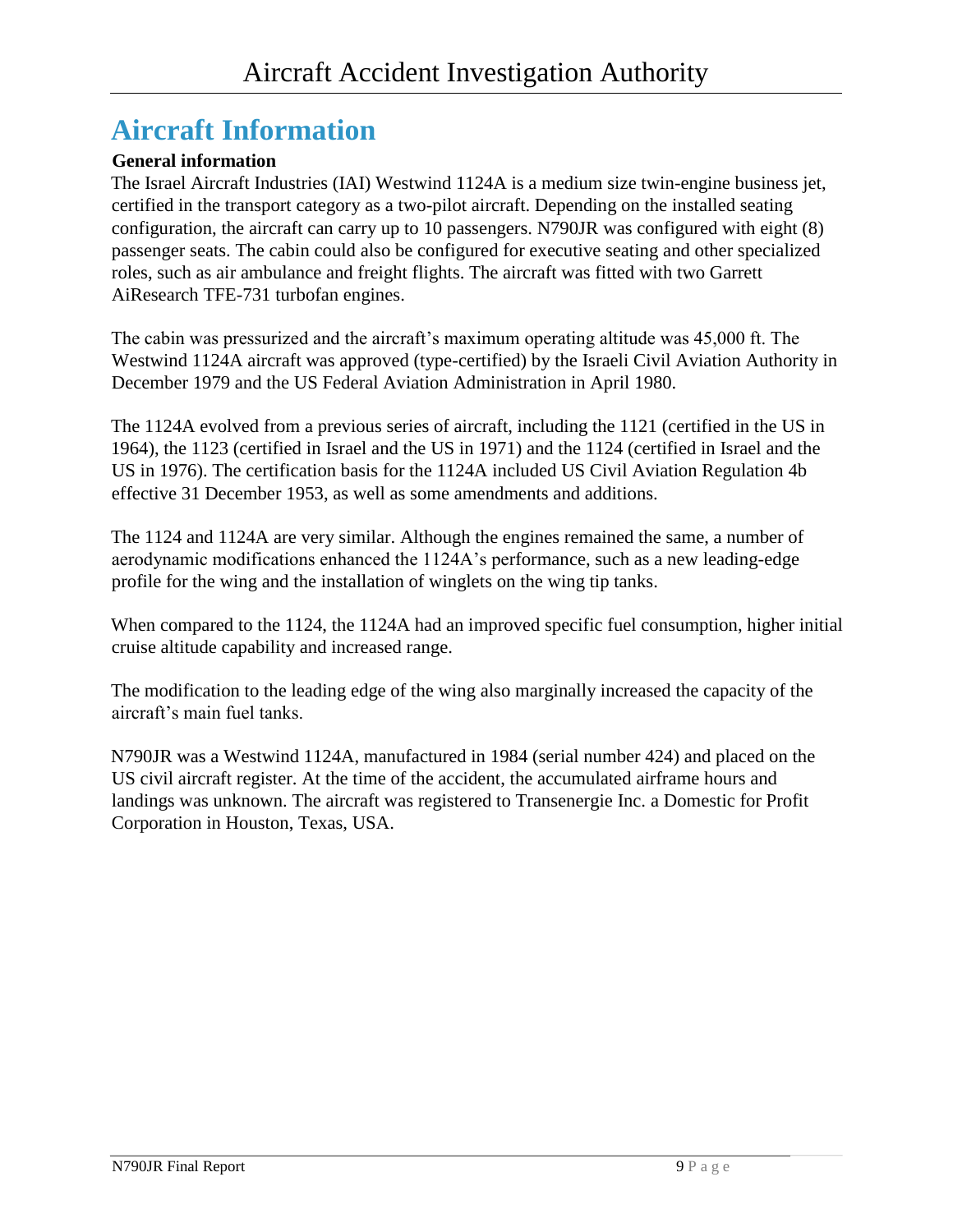### **Regulatory Requirement**

As the aircraft was registered in the United States of America, all certifications (aircraft and airmen) are required to conform to the United States Code of Federal Regulations (CFR).

The IAI, 1124A aircraft is type certificated for more than one required pilot flight crewmember to operate. At a minimum, the pilot in command (PIC) must possess a type rating for that aircraft.

In accordance with US 14 CFR 61.31(a) (2) Type Rating requirements, additional training, and authorization requirements;

- (a) Type ratings required. A person who acts as a pilot in command of any of the following aircraft must hold a type rating for that aircraft;
	- (2) Turbojet-powered airplanes

In accordance with US 14 CFR 61.55 (a) (1) (2) (3) and (b) (1) - Second in command qualifications states;

- a) A person may serve as a second-in-command of an aircraft type certificated for more than one required pilot flight crewmember or in operations requiring a second-in-command pilot flight crewmember only if that person holds;
	- 1. At least a private pilot certificate with the appropriate category and class rating; and
	- 2. An instrument rating or privilege that applies to the aircraft being flown if the flight is under IFR.
	- 3. At least a pilot type rating for the aircraft being flown unless the flight will be conducted as domestic flight operations within the United States Airspace.
- b) Except as provided i[n](https://www.law.cornell.edu/cfr/text/14/61.55#e) [paragraph \(e\)](https://www.law.cornell.edu/cfr/text/14/61.55#e) of this section, n[o](https://www.law.cornell.edu/definitions/index.php?width=840&height=800&iframe=true&def_id=0dc5e415556e65322f1454c927515578&term_occur=999&term_src=Title:14:Chapter:I:Subchapter:D:Part:61:Subpart:A:61.55) [person](https://www.law.cornell.edu/definitions/index.php?width=840&height=800&iframe=true&def_id=0dc5e415556e65322f1454c927515578&term_occur=999&term_src=Title:14:Chapter:I:Subchapter:D:Part:61:Subpart:A:61.55) may serve as a second-incommand of a[n](https://www.law.cornell.edu/definitions/index.php?width=840&height=800&iframe=true&def_id=8e9caab04f792d93d0738c9d3290164e&term_occur=999&term_src=Title:14:Chapter:I:Subchapter:D:Part:61:Subpart:A:61.55) [aircraft](https://www.law.cornell.edu/definitions/index.php?width=840&height=800&iframe=true&def_id=8e9caab04f792d93d0738c9d3290164e&term_occur=999&term_src=Title:14:Chapter:I:Subchapter:D:Part:61:Subpart:A:61.55) [t](https://www.law.cornell.edu/definitions/index.php?width=840&height=800&iframe=true&def_id=8e9caab04f792d93d0738c9d3290164e&term_occur=999&term_src=Title:14:Chapter:I:Subchapter:D:Part:61:Subpart:A:61.55)ype certificated for more than one required pilot fligh[t](https://www.law.cornell.edu/definitions/index.php?width=840&height=800&iframe=true&def_id=d3d24a831020443b5f202a681f24e446&term_occur=999&term_src=Title:14:Chapter:I:Subchapter:D:Part:61:Subpart:A:61.55) [crewmember](https://www.law.cornell.edu/definitions/index.php?width=840&height=800&iframe=true&def_id=d3d24a831020443b5f202a681f24e446&term_occur=999&term_src=Title:14:Chapter:I:Subchapter:D:Part:61:Subpart:A:61.55) or in operations requiring a second-in-command unless that [person](https://www.law.cornell.edu/definitions/index.php?width=840&height=800&iframe=true&def_id=0dc5e415556e65322f1454c927515578&term_occur=999&term_src=Title:14:Chapter:I:Subchapter:D:Part:61:Subpart:A:61.55) has within the previous 12 calendar months:

(1) Become familiar with the following information for the specific typ[e](https://www.law.cornell.edu/definitions/index.php?width=840&height=800&iframe=true&def_id=8e9caab04f792d93d0738c9d3290164e&term_occur=999&term_src=Title:14:Chapter:I:Subchapter:D:Part:61:Subpart:A:61.55) [aircraft](https://www.law.cornell.edu/definitions/index.php?width=840&height=800&iframe=true&def_id=8e9caab04f792d93d0738c9d3290164e&term_occur=999&term_src=Title:14:Chapter:I:Subchapter:D:Part:61:Subpart:A:61.55) [f](https://www.law.cornell.edu/definitions/index.php?width=840&height=800&iframe=true&def_id=8e9caab04f792d93d0738c9d3290164e&term_occur=999&term_src=Title:14:Chapter:I:Subchapter:D:Part:61:Subpart:A:61.55)or which second-in-command privileges are requested -

- i. Operational procedures applicable to the power plant, equipment, and systems.
- ii. Performance specifications and limitations.
- iii. Normal, abnormal, and emergency operating procedures.
- iv. Flight manual.
- v. Placards and markings.
- vi. Except as provided i[n](https://www.law.cornell.edu/cfr/text/14/61.55#g) [paragraph \(g\)](https://www.law.cornell.edu/cfr/text/14/61.55#g) [o](https://www.law.cornell.edu/cfr/text/14/61.55#g)f this section, performed and logged [pilot](https://www.law.cornell.edu/definitions/index.php?width=840&height=800&iframe=true&def_id=a479e784e423e31665fb7b7733dc4e8b&term_occur=999&term_src=Title:14:Chapter:I:Subchapter:D:Part:61:Subpart:A:61.55)  [time](https://www.law.cornell.edu/definitions/index.php?width=840&height=800&iframe=true&def_id=a479e784e423e31665fb7b7733dc4e8b&term_occur=999&term_src=Title:14:Chapter:I:Subchapter:D:Part:61:Subpart:A:61.55) [i](https://www.law.cornell.edu/definitions/index.php?width=840&height=800&iframe=true&def_id=a479e784e423e31665fb7b7733dc4e8b&term_occur=999&term_src=Title:14:Chapter:I:Subchapter:D:Part:61:Subpart:A:61.55)n the type o[f](https://www.law.cornell.edu/definitions/index.php?width=840&height=800&iframe=true&def_id=8e9caab04f792d93d0738c9d3290164e&term_occur=999&term_src=Title:14:Chapter:I:Subchapter:D:Part:61:Subpart:A:61.55) [aircraft](https://www.law.cornell.edu/definitions/index.php?width=840&height=800&iframe=true&def_id=8e9caab04f792d93d0738c9d3290164e&term_occur=999&term_src=Title:14:Chapter:I:Subchapter:D:Part:61:Subpart:A:61.55) or in a flight simulator that represents the type o[f](https://www.law.cornell.edu/definitions/index.php?width=840&height=800&iframe=true&def_id=8e9caab04f792d93d0738c9d3290164e&term_occur=999&term_src=Title:14:Chapter:I:Subchapter:D:Part:61:Subpart:A:61.55) [aircraft](https://www.law.cornell.edu/definitions/index.php?width=840&height=800&iframe=true&def_id=8e9caab04f792d93d0738c9d3290164e&term_occur=999&term_src=Title:14:Chapter:I:Subchapter:D:Part:61:Subpart:A:61.55) [f](https://www.law.cornell.edu/definitions/index.php?width=840&height=800&iframe=true&def_id=8e9caab04f792d93d0738c9d3290164e&term_occur=999&term_src=Title:14:Chapter:I:Subchapter:D:Part:61:Subpart:A:61.55)or which second-in-command privileges are requested, which includes
- vii. Three takeoffs and three landings to a full stop as the sole manipulator of the flight controls;
- viii. Engine-out procedures and maneuvering with an engine out while executing the duties o[f](https://www.law.cornell.edu/definitions/index.php?width=840&height=800&iframe=true&def_id=d6746fcc8c91658e56adcdfd8fbd4068&term_occur=999&term_src=Title:14:Chapter:I:Subchapter:D:Part:61:Subpart:A:61.55) [pilot in command;](https://www.law.cornell.edu/definitions/index.php?width=840&height=800&iframe=true&def_id=d6746fcc8c91658e56adcdfd8fbd4068&term_occur=999&term_src=Title:14:Chapter:I:Subchapter:D:Part:61:Subpart:A:61.55) and
- ix. Crew resource management training.

In accordance with US 14 CFR 61.19(b) (1) Duration of pilot and instructor certificates and privileges

- (b) Paper student pilot certificate. A student pilot certificate issued under this part prior to April 1, 2016 expires;
	- 1) For student pilots who have not reached their  $40<sup>th</sup>$  birthday, 60 calendar months after the month of the date of examination shown on the medical certificate.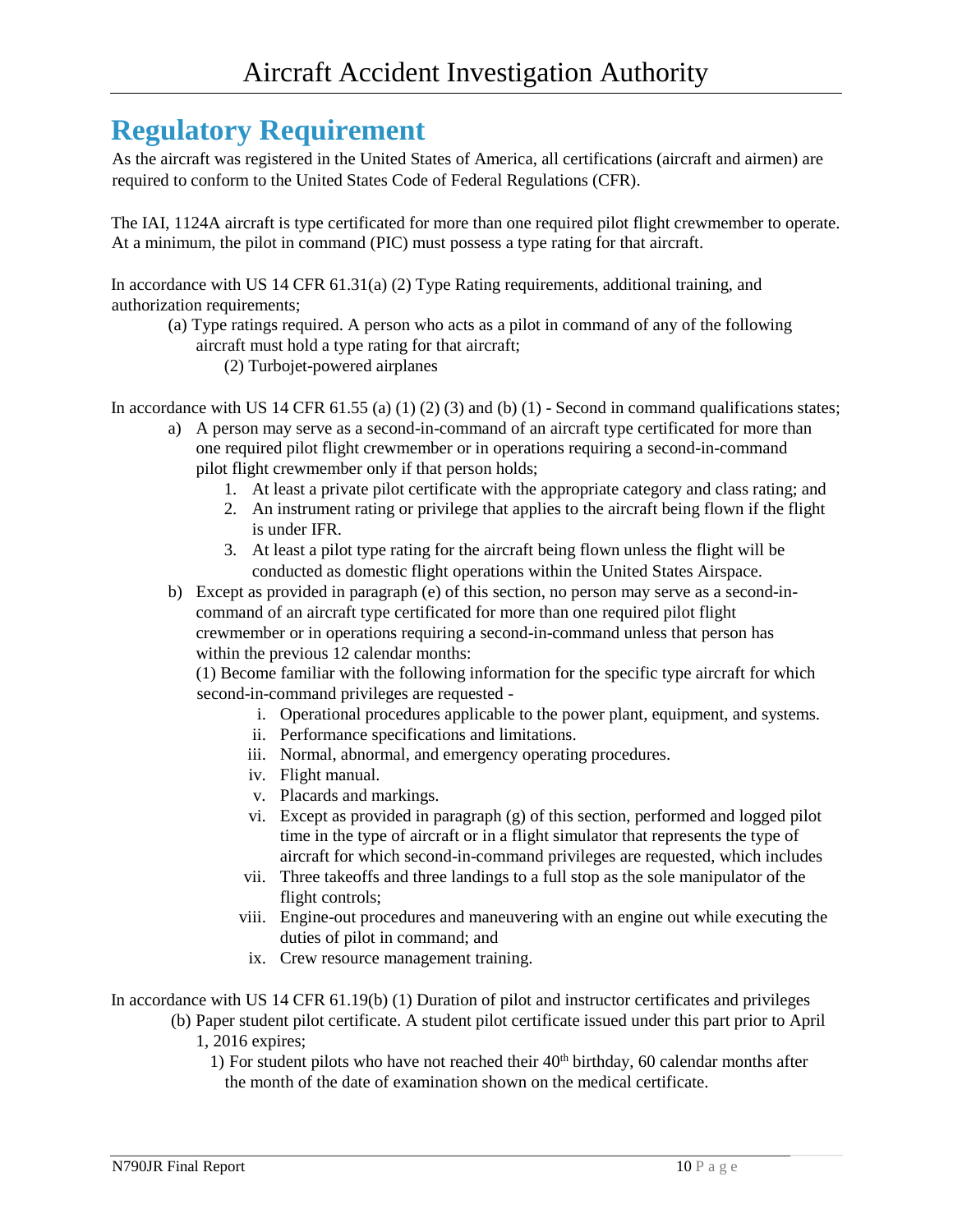### **Investigation Findings**

The aircraft N790JR departed the Las Americas Airport (SDO) in the Dominican Republic on Friday 2<sup>nd</sup> July, 2021 at 2:03PM EDT and arrived at the Treasure Cay International Airport on 2<sup>nd</sup> July, 2021 at 3:45PM EDT. The flight originated from the Dominic Republic with two (2) flight crewmembers and three (3) passengers. After offloading passengers and securing and locking the aircraft, the crew stated they then checked in to their hotel. The crew stated that they were apprehended by immigration authorities for unknown reason(s) on July 4, 2021 and detained.

The crew further stated that about an hour prior to their release on July 6, (a day after the accident), they were informed that the aircraft they arrived on at Treasure Cay, was involved in an accident and persons on board were killed. The crew further stated they never met the pilots and never gave any one authority to move the aircraft. The crew maintained that they had the only set of keys for the aircraft (which they produced and showed to investigators) in their possession during their period of detention.

During the interview the pilot in command stated the aircraft was stolen. At that point in the interview, the crew were advised they would have to report this matter to the local authorities as the AAIA investigate for the purpose of safety and stolen aircraft is a matter for the police to investigate.

#### **Pilot**

The pilot-in-command of the aircraft at the time of the accident was a 30 year old male who was issued an Airline Transport Pilot certificate by the United States Federal Aviation Administration on 28th August, 2019. He also held a type rating for the Boeing B737 and the Saab SF340 aircraft.

The Pilot in command did not meet the requirements of US CFR 61.31 to act as pilot in command of the IAI 1124A aircraft as he was not in possession of a type rating required for this aircraft type.

#### **Second in Command**

The second in command was a 27 year old male and was issued a student pilot certificate on 5<sup>th</sup> March, 2014 which expired 31st March, 2019. He did not meet the requirements of US 14 CFR 61.19(b) (1)

The second in command also did not meet the requirements of US CFR 61.55 to act as second in command of the IAI 1124A aircraft, as he was not in possession of at least a private pilot certificate or type rating required for this aircraft type.

#### **AAIA Actions**

Upon notification to the AAIA that the aircraft was officially reported as stolen, the AAIA notified the Commissioner of Police that the investigation to determine the validity of the stolen claims would be turned over to the Royal Bahamas Police Force for further investigation. The AAIA took a supporting role to the RBPF investigation providing whatever technical support they would need to continue their investigation. The AAIA continued its investigation into safety and security concerns uncovered as it relates to the airmen and the aerodrome (MYAT).

In accordance with the Aircraft Accident Investigation Authority Regulations 2021, Subpart B, – Personal Responsibility: Accident Reporting, Section1.050.

(a) If, in the course of an investigation it becomes known, or it is suspected, that an act of unlawful interference was involved, the investigator-in-charge shall immediately initiate action to ensure that the aviation security authorities of The Bahamas are so informed.